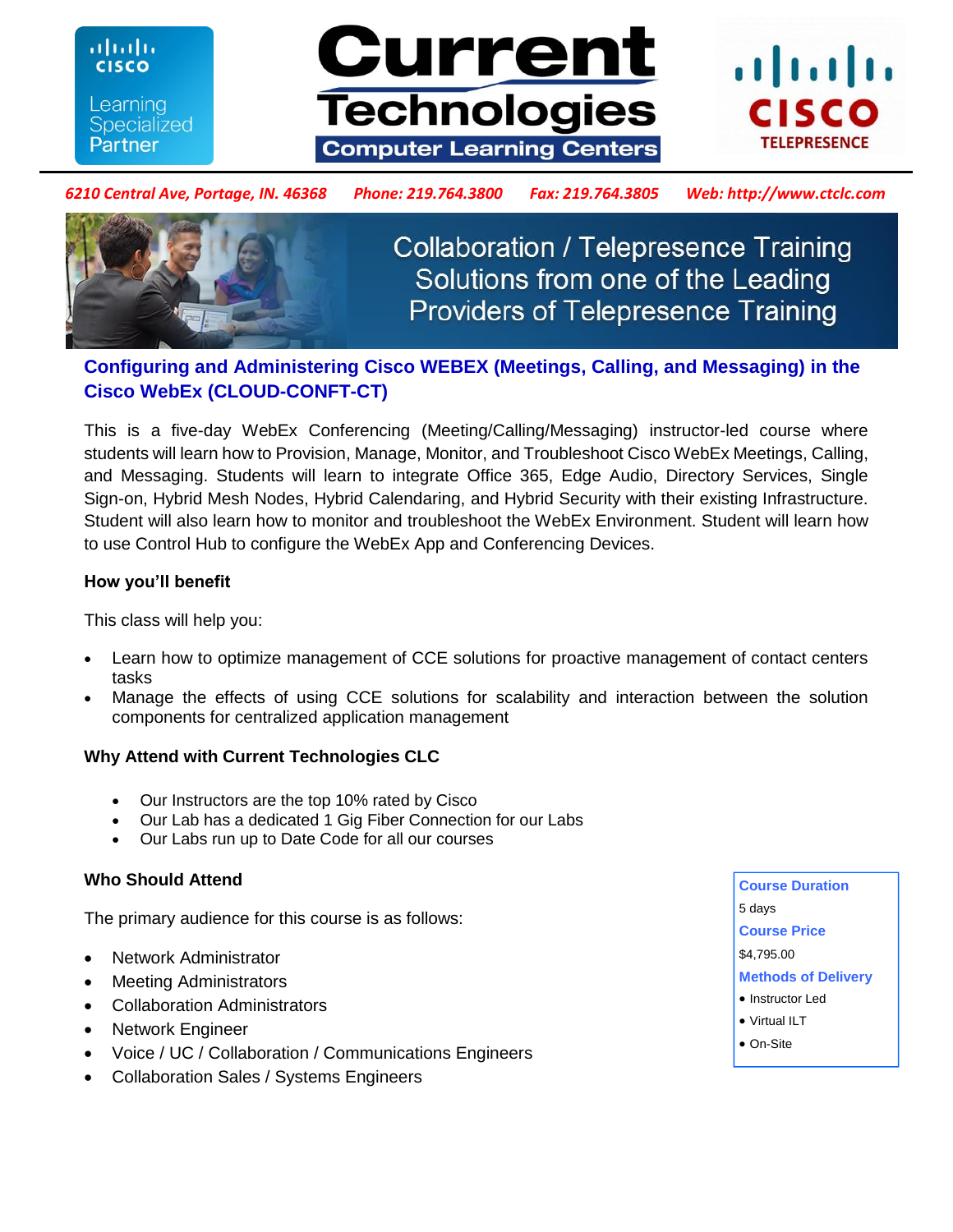### **Course Objectives**

- Student will learn how to Provision and Manage the WebEx Control Hub
- Student will learn how to register and manage On-Premise Device in Control Hub
- Students will also learn how to Manage, Monitor, and Troubleshoot WebEx Meetings
- Students will also learn how to Manage, Monitor, and Troubleshoot WebEx Calling
- Students will also learn how to Manage, Monitor, and Troubleshoot WebEx Messaging
- Deploy Connected UC Call Service for WebEx Users and WebEx Video Devices
- Students will learn how to Integrate Edge Audio to Integrate Audio
- Students will learn how to Integrate Hybrid Calendaring with Microsoft Exchange, Office 365, or Google Calendar
- Students will learn how to Configure the Hybrid Video Mesh Nodes for Cloud Conferring
- Students will learn how to Configure the Cisco Directory Connector and Synchronize Active Directory Users
- Students will learn how to Integrate Cisco WebEx Hybrid Data Security
- Students will learn how to Integrate Cisco WebEx Hybrid Message Service to Integrate your existing Jabber and IM&P Infrastructure

## **Course Outline**

## **Module 0: Introductions**

# **Module 1: Configure WebEx Control Hub (REVIEW)**

- Network Assessment and Provisioning
- Cisco WebEx Control Hub Overview
- Cisco WebEx Control Hub Pro Pack
- Managing Cisco WebEx Meeting Sites with Control Hub
- Managing Cisco WebEx Meeting Sites using Legacy Interface
- Managing Organizational Settings
	- o Virtual Backgrounds
- Integrating Cisco WebEx with Active Directory
- Managing User and Groups
- **Licensing** 
	- o Group Based
	- o Organizational Based
- Managing Workspaces
	- o Workspaces
	- o Locations
	- o Settings
- WebEx Cloud Devices
	- o Supported Devices
	- o Settings
	- o Alerts
	- o Software Management and Updates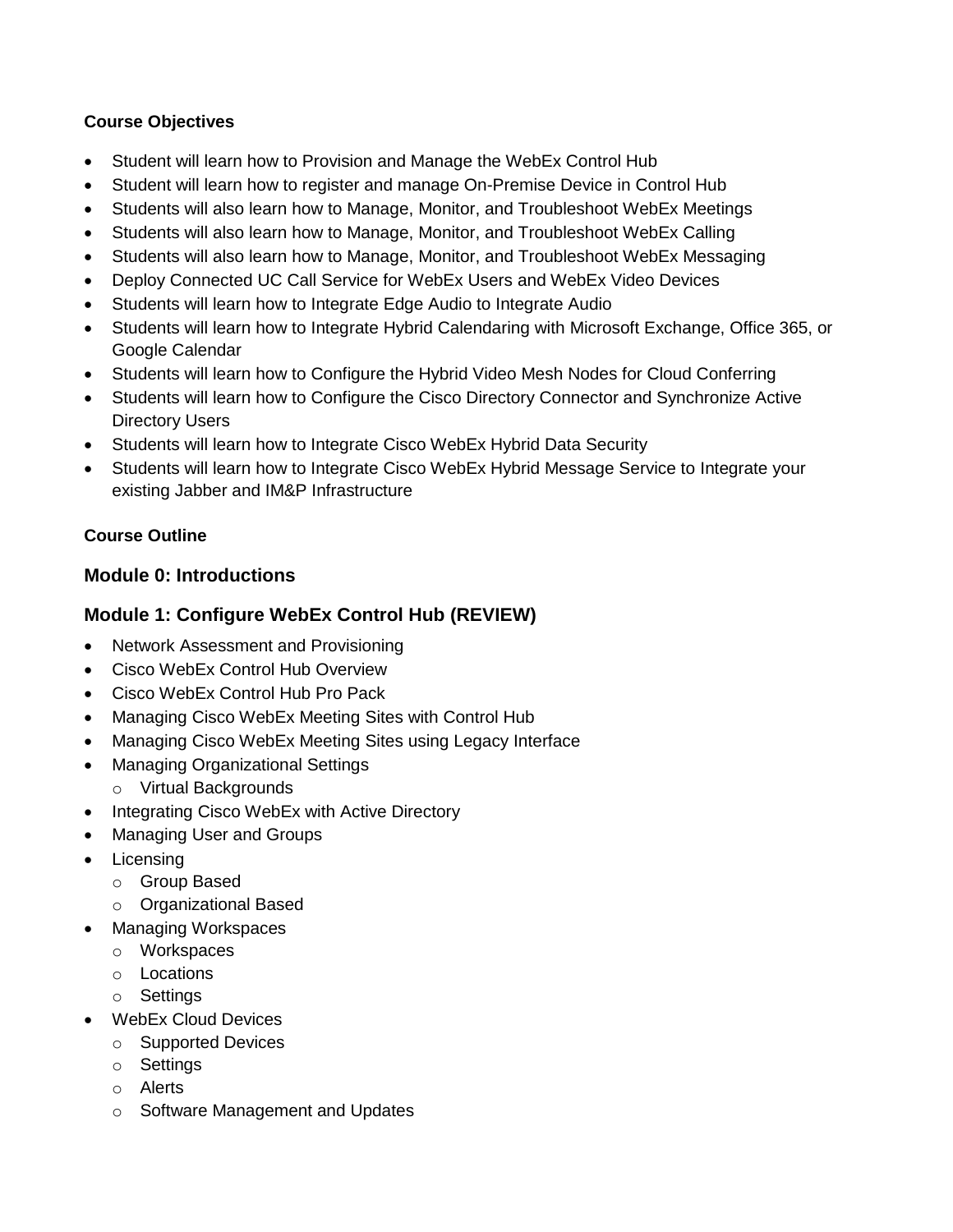- WebEx Apps
	- o Shortcuts
	- o Bots and Integrations
	- o Embedded Apps
	- o Assistant Skills
- Integrating Slido with WebEx
- Configuring Cisco Expressway Integration
- Checking the WebEx Health
- Integrating Cisco Unified Communications Manager (UCM) With WebEx
- Integrating Cisco Jabber with WebEx
- Registering Cisco Phones using WebEx
- Registering WebEx Boards
- Managing User and Assigned Features
- Monitoring Webex Using Analytics
	- o Meetings, Messaging, and Calling
	- o Devices
	- o Video Mesh
- Troubleshooting WebEx Environment
	- o Meetings
	- o Live Meetings
	- o Viewing Meeting Status
	- o Admin Audit Log
	- o View logs

## **Module 2: WebEx Meetings**

- Configuring WebEx Meeting Sites
- Supported Room Systems
- Bandwidth Requirements
- WebEx Meetings Site Management
	- o Site Options
	- o Event Center
	- o Recordings
	- o Webex Training
	- o Webex Event Center
- WebEx Meetings Settings
- WebEx Meeting App
- WebEx App
	- o Meeting Settings
	- o Schedule Meetings
	- o Start meetings using app
	- o Join Meetings
- WebEx Browser Interface
	- o Schedule Meetings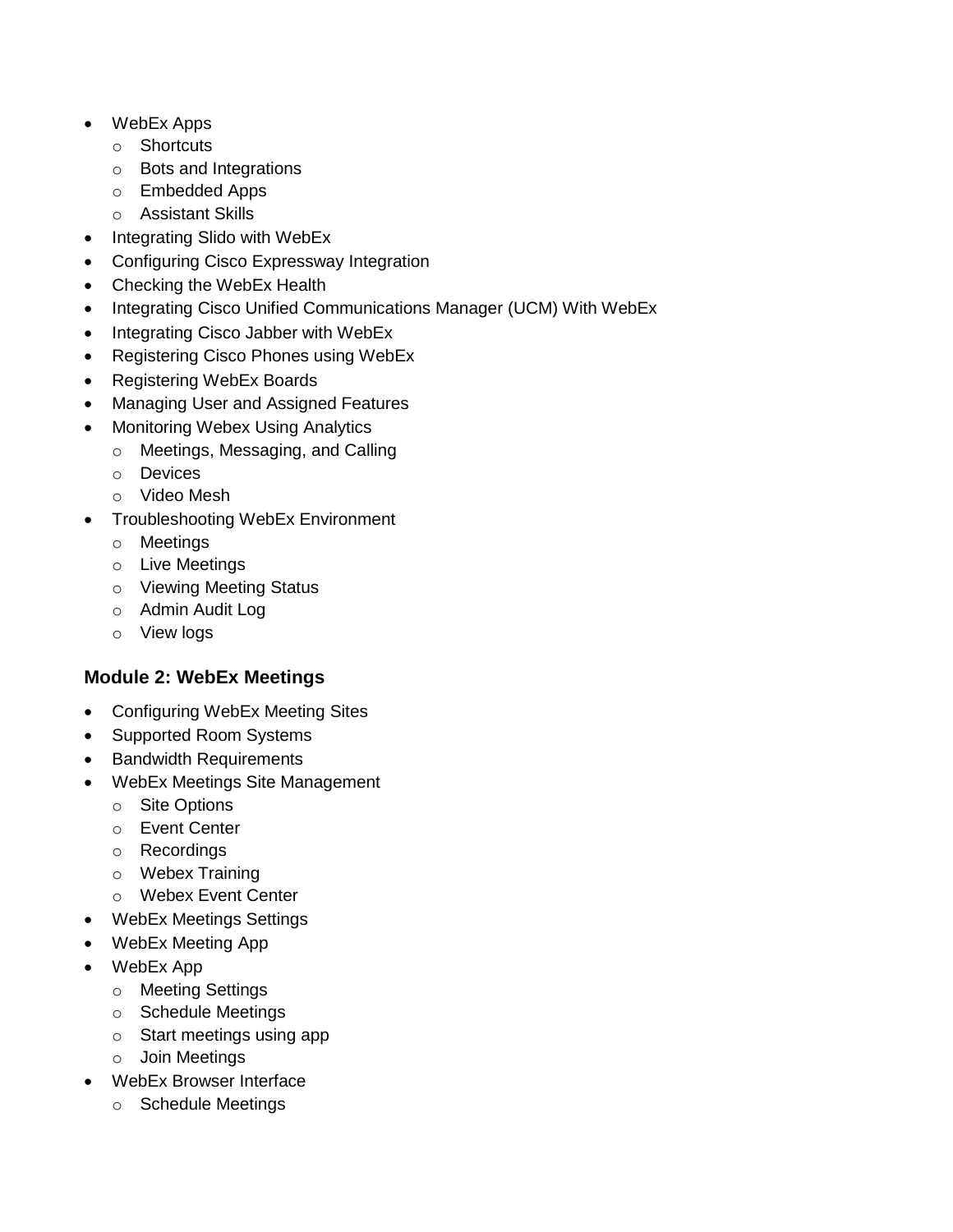- o Start meetings using app
- o Join Meetings
- **Zero Touch Meetings**
- Scheduling a Meeting with Invites
- Join a Meeting from a Cloud Registered Endpoint
- Join a Meeting using WebEx App
- Join a Meeting using a WebEx Board
- Join a Meeting from an On-Premise TelePresence Endpoint
- Join a Meeting from Jabber
- Join a Meeting from a Non Cisco Endpoint
- Join a Meeting from a Cisco Phone
- Using a Video Mesh for Internal Conference Participants
- Share Content from a Laptop on Your Room Device
- Video Layouts
- Screen Sharing
- White Boarding

# **Module 3: Cloud Connected UC**

- WebEx Cloud-Connected UC Overview
- Set Up Cisco WebEx Cloud-Connected UC for On-Premises Devices
- WebEx Cloud-Connected UC Agent Files
- Assign Clusters to WebEx Cloud-Connected
- Cluster Information and Service Management Setting
- Cluster Analytics

# **Module 4: WebEx Calling**

- WebEx Calling Overview
- Cisco WebEx Control Hub Organization Verification
- Control Hub Timeout
- WebEx Calling Initial Setup
- Adding a Telephone Number and Assigning to a Location
- Enabling Users for WebEx Calling and License Assignment
- Device Overrides Device Configuration from Control Hub
- Configuring a Multiplatform Phone
- Configure WebEx Calling for Room Devices
- Call Recording
- Using WebEx App for Calling
- Configuring Calling Features
- Customer Level Settings
- Calling Features
	- o Configuring Call Queues / Call Park Extensions and Call Park Group
	- o Configuring Hunt Group / Auto Attendant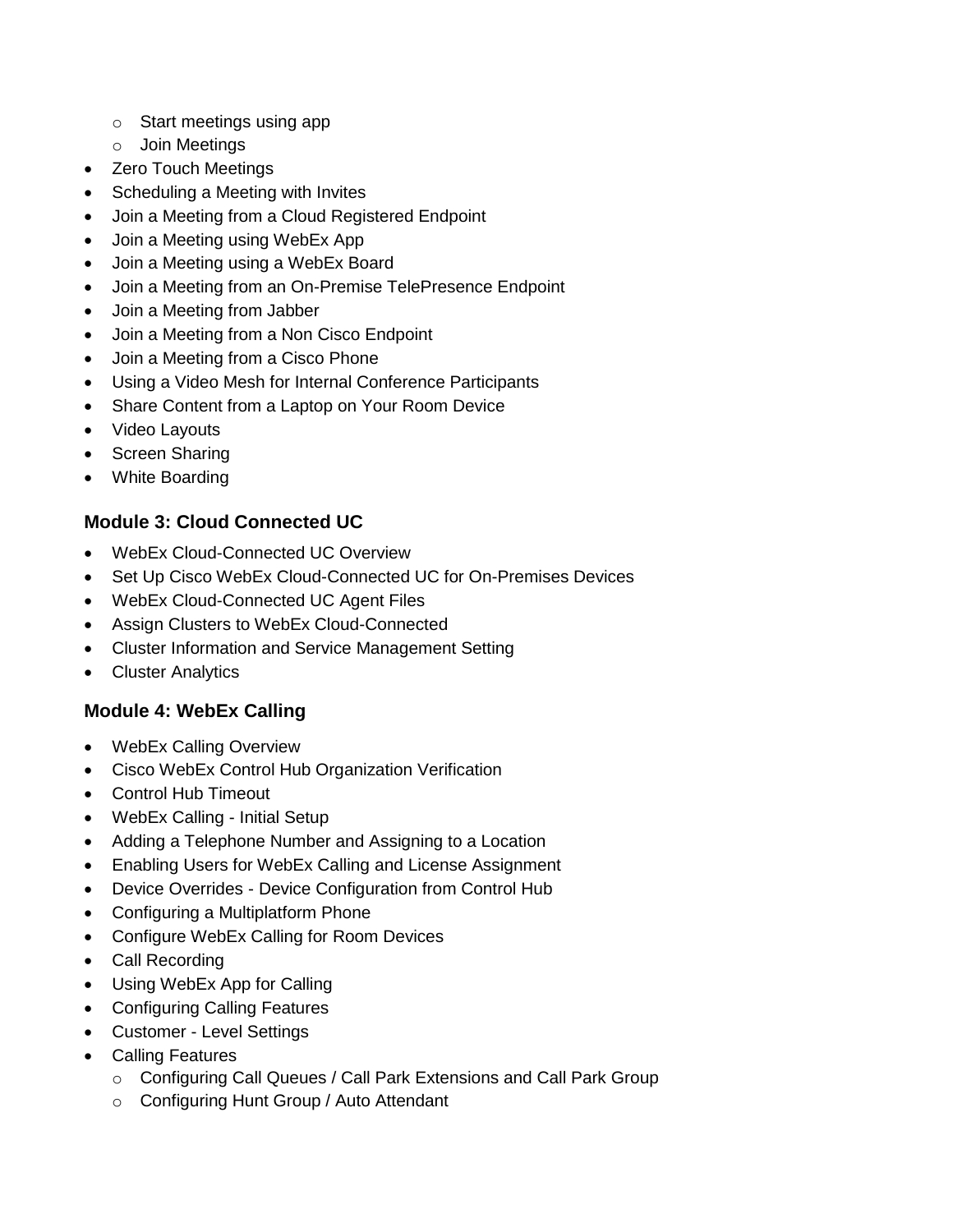- o Configuring Virtual Extension
- o Configuring Receptionist Clients
- Signing into Calling User Portal
- Testing Calling Features
- Testing Auto Attendant, Hunt Group, and Call Queue
- Testing Call Park
- Configuring WebEx Calling Internal Dialplans
- Configuring CUBE High Availability (HA)
- Deploying Local Gateway for PSTN Calling
- Configuring SIP Profile
- Local Gateway Testing

## **Module 5: WebEx Messaging**

- WebEx App
	- o Network Test
	- o Provisioning WebEx Client Features
	- o Provisioning IPads
	- o Provisioning IPhones
	- o Provision Android Phones
	- o WebEx Messaging
- Managing Teams
	- o Creating Teams
	- o Adding People to the Teams / Spaces
- Managing Messaging
	- o Message Licenses
	- o Creating Space with an Individual
	- o Creating Group Spaces
	- o Adding People to the Spaces
	- o @Mentions
	- o Presentations
	- o White Boarding / Annotation
	- o Sharing Files
	- o Change Your Status
	- o Creating Messages
	- o Formatting Messages
	- o Manage Notifications in Spaces
	- o Flagging a Person in a Message
	- o Make Someone a Moderator on a Team
	- o Remove Someone from a Space
	- o Lock Space
	- o Share Files
	- o Delete a Space
	- o Find People, Spaces, Messages, and Files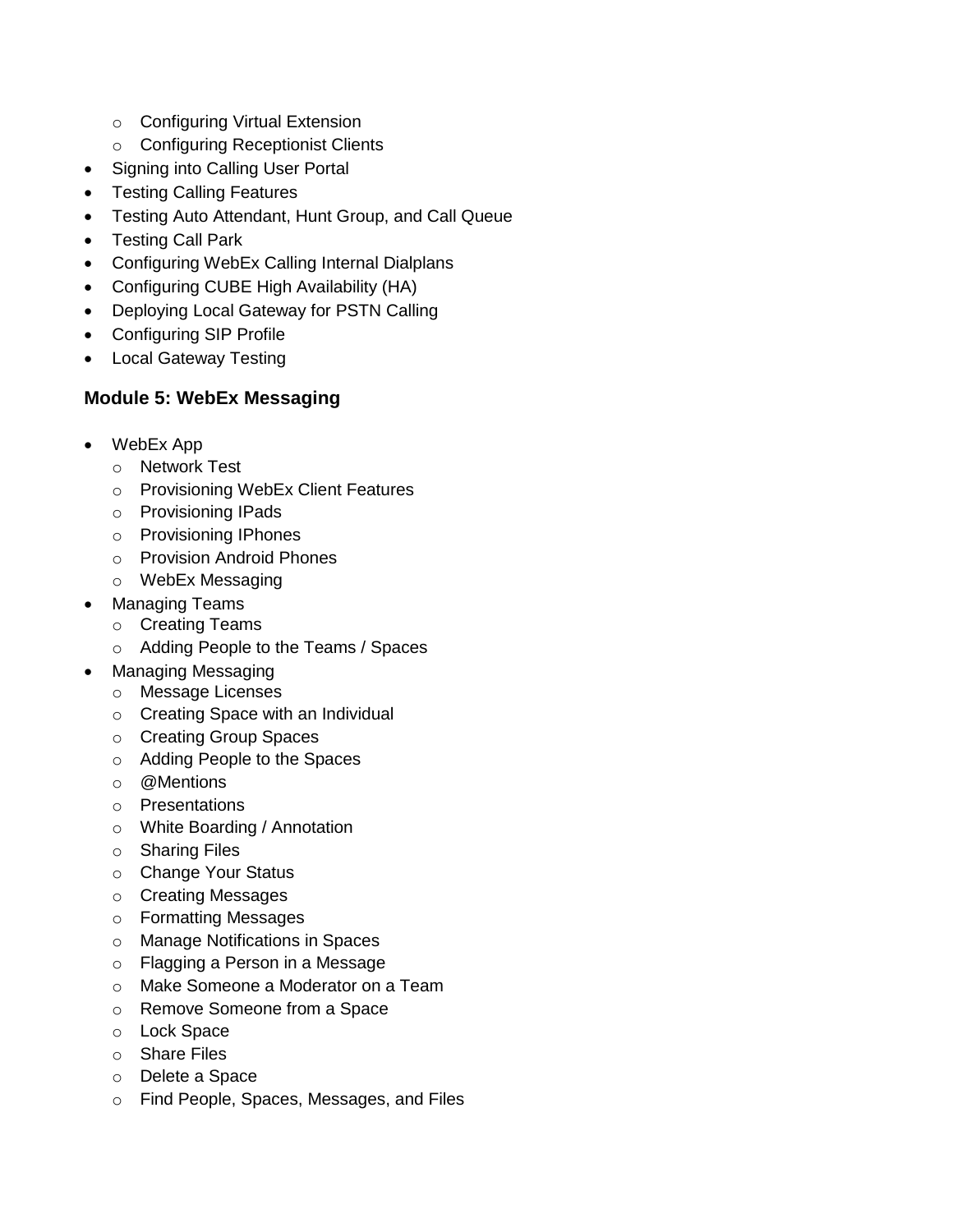- o Flag Important Messages
- o Filter Your Spaces and Content
- o Delete Messages and Files
- o Leave a Space
- o Archive a Team

### **Module 6: WebEx Services Overview**

- Hybrid Services Overview
- Hybrid Architecture
- Hybrid Calendar Integration
- Hybrid Directory Connector
- WebEx Edge Video Mesh
- Hybrid Edge Audio
- Hybrid Data Security Service

### **Module 7: WebEx Directory Connector**

- Directory Connector Overview
- Directory Connector Requirements
- Enterprise Directory
- Install Directory Connector
- Multiple Domain Requirements
- Configuring Directory Synchronization
- Directory Connector Dashboard
- Configuring Single Sign-On
- Troubleshooting the Directory Connector

### **Module 8: WebEx Hybrid Calendaring Services**

- Overview of Hybrid Calendar Service
- Configuring Hybrid Calendar Service for Microsoft Exchange
- Configuring Hybrid Calendar Service with Office 365
- Configuring Hybrid Calendar Service for a Hybrid Exchange Environment
- Configuring Hybrid Calendar with Google Calendar
- Configuring Conferences using the Calendar Service
- Scheduling Meetings with the WebEx App
- Scheduling Meetings with the Outlook
- Troubleshoot Cisco Calendar Service

### **Module 9: WebEx Edge for Devices**

- WebEx Edge for Device Overview
- Device Configurations for Devices on WebEx Edge
- Installing WebEx Device Connector Tool
- Configure WebEx Device Connector Tool
- Configure Cloud Features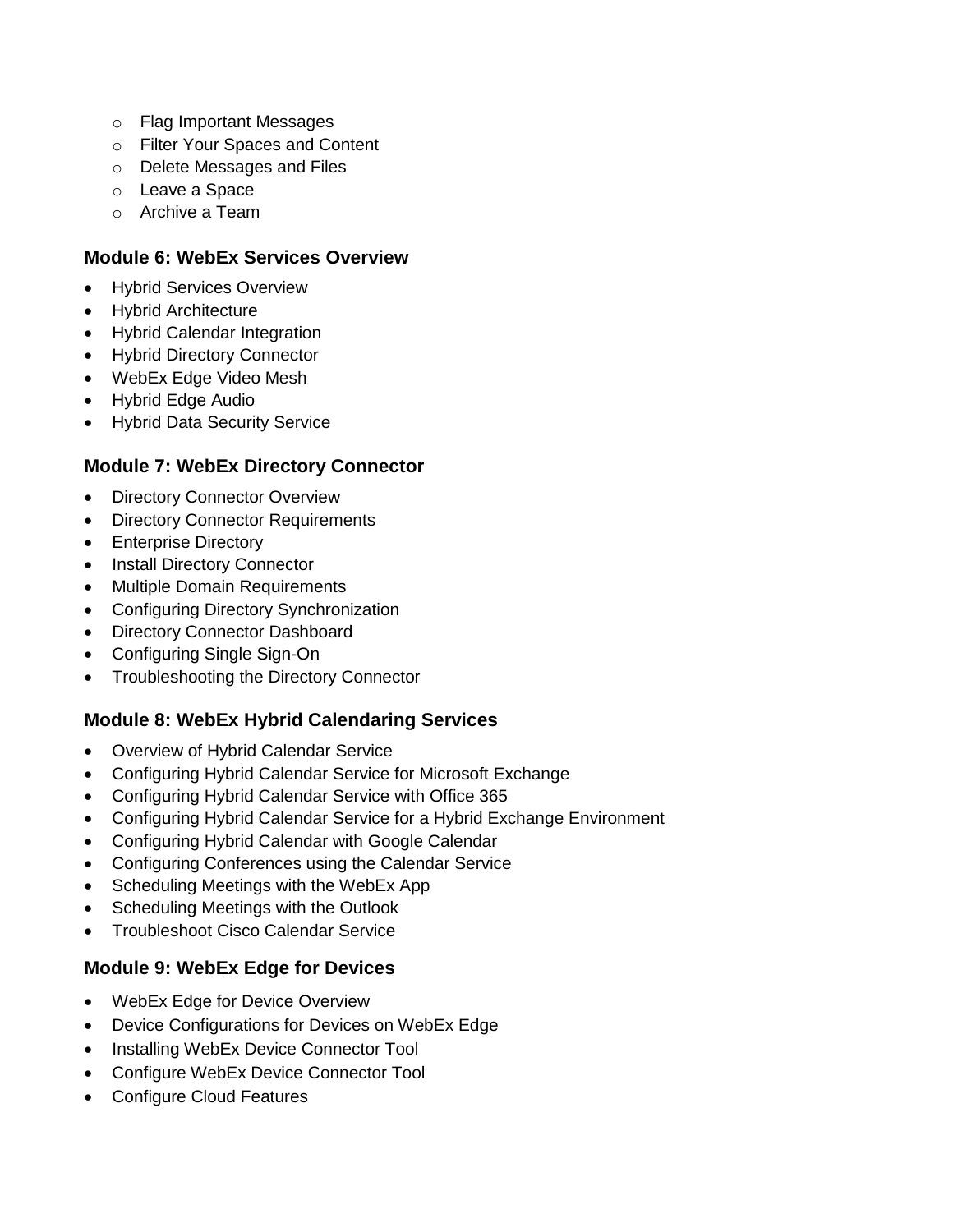- Hybrid Calling for Cisco WebEx Devices
- Configuring Domain Verification
- Configuring Call Service to Connect SIP Destination
- Configuring Cisco Unified CM for Hybrid Calling
- Configuring the Expressway-E for Hybrid Calling
- Configuring the Expressway-C for Hybrid Calling
- Creating a Neighbor Zones
- Configure Search Rules
- Creating a Directory Number for a Workspace
- Creating a Unified CM Account for a Workspace
- Updating a Workspace for Hybrid Calling
- Syncing Unified CM and Control Hub with the Webex Device Connector Tool

## **Module 10: WebEx Edge Audio**

- WebEx Edge Audio Overview
- Migration Considerations for WebEx Sites with Edge Audio
- The Lua Script with Edge Audio
- Custom Dial-in Number Considerations
- Setup Task Flow for Edge Audio Call-in
- Configure Dial-in Settings and Export the Lua Script
- Setup Task Flow for Unified CM Configuration
- Create SIP Normalization Script from the WebEx LUA Script
- Create a SIP Trunk Security Profile
- Create a New Trunk Between Unified CM and Expressway-C
- Create a Route Groups, Create a Route List, Create Route Patterns
- Setup Task Flow for Expressway-C
- Setup Task Flow for Expressway-E
- Setup Task Flow for Firewall and Certificate Configuration
- Setup Task Flow for Edge Audio Callback
- Apply Edge Audio Callback
- Edge Audio Callback Routing Options
- Enable Extension
- Allow Internal Call-Back for WebEx
- Set Allowed Countries for Callback
- CCA Partners and Edge Audio
- Set the Default IVR Language for CCA Dial-in Numbers

### **Module 11: WebEx Services Video Mesh**

- Overview of Video Mesh Service
- Prepare Your Environment
- Deploy Video Mesh Service
- Configuring the Video Mesh Node Control Hub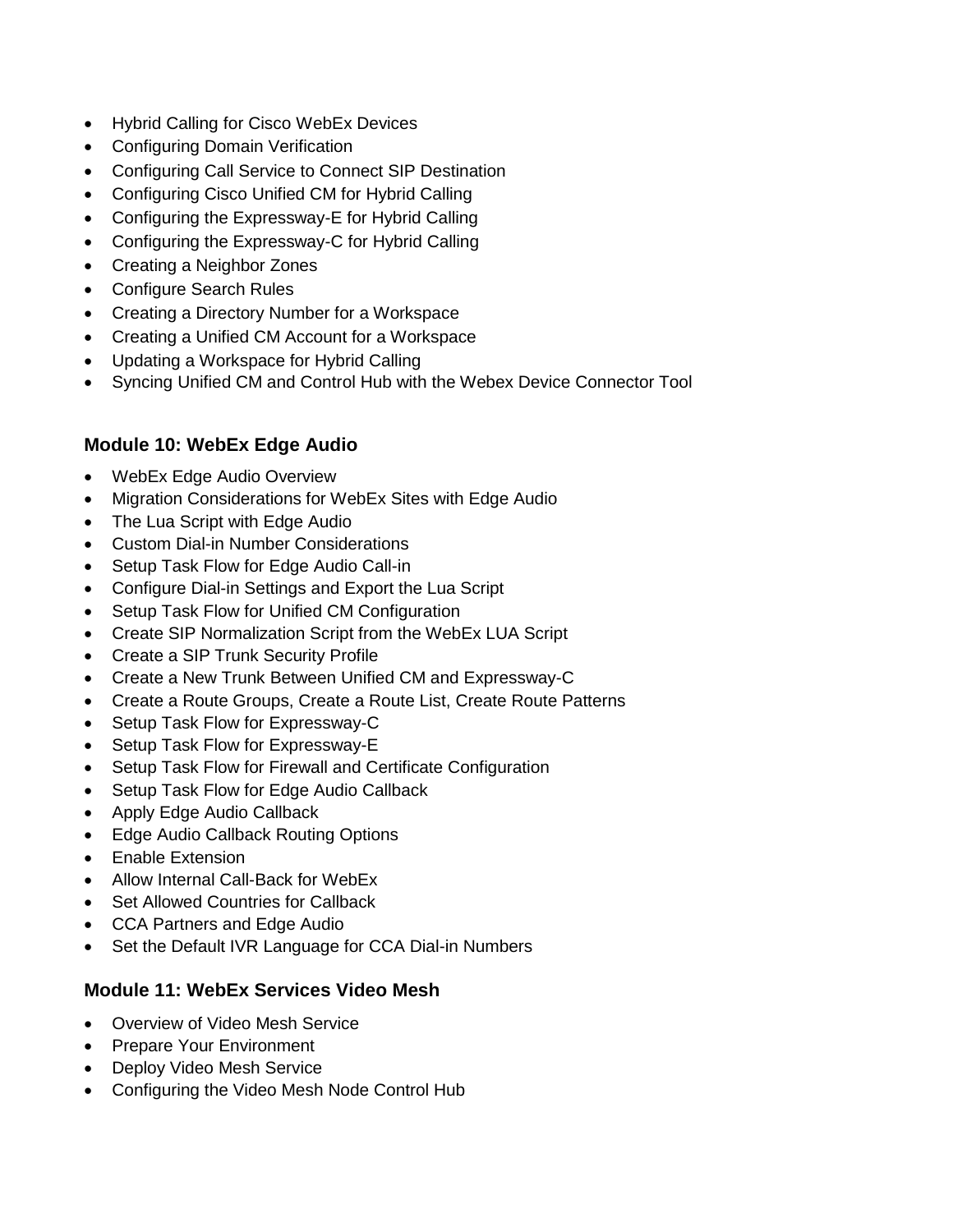- Configuring Unified CM SIP Traffic Routing for Video Mesh
- **•** Monitoring the Video Mesh Service
- Configuring Conferences to use the Video Mesh for Local Conferences
- Enabling Hosting WebEx Collaboration Meeting Room Meetings on the Video
- Mesh Node
- Using the Video Mesh Node for Local Conferencing
- Troubleshoot Video Mesh Service

### **Module 12: Office 365 Integrations to WebEx**

- Initial Integration of Office 365 to WebEx
- Synchronize Azure Active Directory Users into Cisco WebEx Control Hub
- Configure Azure AD for User Synchronization
- Add Users to Application in Azure AD
- Deploying Cloud-Based Hybrid Calendar Service for Office 365
- Connecting Control Hub to Office 365
- Enabling the Hybrid Calendar Service with Office 365 for Users
- Enabling the Hybrid Calendar Service with Office 365 for Devices
- Add / Edit the Workspaces in Control Hub
- Deploying Cisco WebEx Video Integration (CVI) for Microsoft Teams
- Testing the Hybrid Calendar Service with Office 365
- Testing the Hybrid Calendar Service with CVI and MS Teams Meetings
- Testing Enterprise Content Management (ECM) Using Office 365
- Creating a SharePoint Site and Word Document for Testing
- Scheduling, Starting, or Joining Cisco WebEx Meetings from Microsoft Teams
- Enabling the Cisco WebEx Meetings App for Microsoft Office 365
- Configuring Your Site for the Cisco WebEx Integration with Microsoft Office 365
- Configuring Microsoft Teams to Use Cisco WebEx Meetings
- Cisco Webex Monitoring Service in Cisco WebEx Control Hub
- WebEx Monitoring Service Agent
- Single Sign-On (SSO)
- Configure Single Sign-On Application Setting in Azure
- Configuring AD FS for Cisco WebEx
- Creating AD FS Claim Rule to Allow Authentication from Cisco WebEx
- Updating AD to Use Let's Encrypt Certificates

## **Module 13: Microsoft Teams Integration with WebEx**

- Video Devices Joining Microsoft Teams Meetings
- Video Integration for Microsoft Teams (VIMT) gateway
- VIMT (CVI) Features
- VIMT Gateway Calendar Service and OBTP
- VIMT Gateway Signaling path
- VIMT Gateway Media path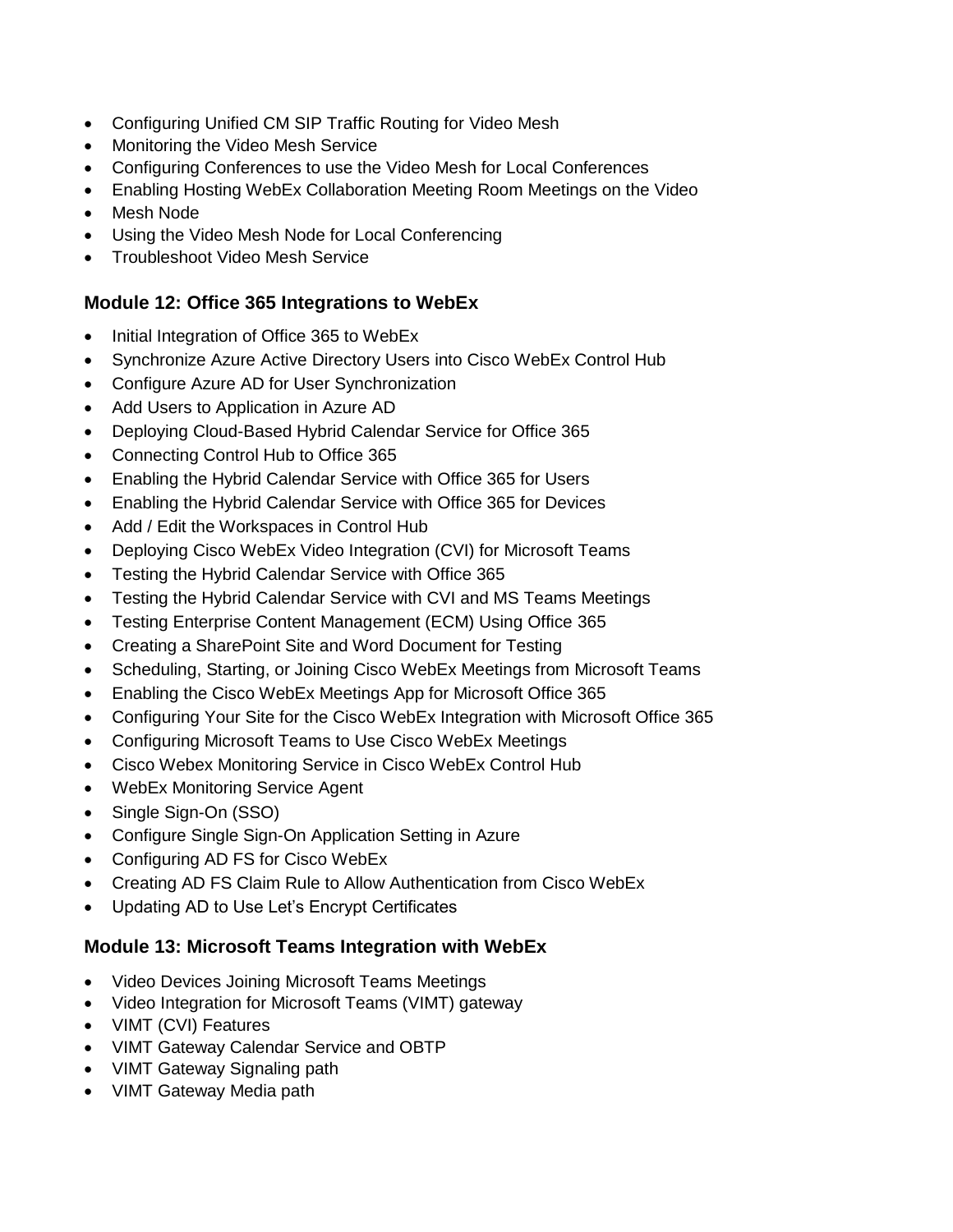- Microsoft Teams Interop IVR / Direct Dial-in
- OBTP Implementation: Shared Mode vs Personal Mode
- Third party Scheduling Integration Synergy SK

# **Module 14: WebEx Boards**

- Cisco WebEx Board
- WebEx Board Capabilities
- WebEx Board Setup
- WebEx Companion Mode
- WebEx Board as a Conference Solution
- Mounting Options
- Syncing the WebEx App with WebEx Board
- White Boarding
- Sharing Files
- WebEx Board Ad-Hoc Meeting
- WebEx Board Space Meeting

# **Module 15: WebEx Hybrid Data Security**

- Security Overview
- Data Loss Prevention with Cloudlock
- Cisco Duo Multifactor Authentication
- Install Cisco HDS Configuration Utility & Enable HDS
- Configuring Hybrid Data Security (optional)
	- o Hybrid Data Security Overview
	- o Set up a Hybrid Data Security Cluster
	- o Manage HDS Deployment
	- o View Alerts and Troubleshoot
- Basic Client Operations with Cisco Hybrid Data Security

# **Module 16: WebEx Compliance Features**

- Compliance Officer Role
- Cisco WebEx Compliance API
- Compliance Reports
- eDiscover Download Manager
- Compliance APIs
- Retention Policy
- Revoke User Tokens

# **Module 17: Monitoring / Troubleshooting the WebEx Teams Service**

- Check Status of WebEx Services
- View and Manage Alerts in Control Hub